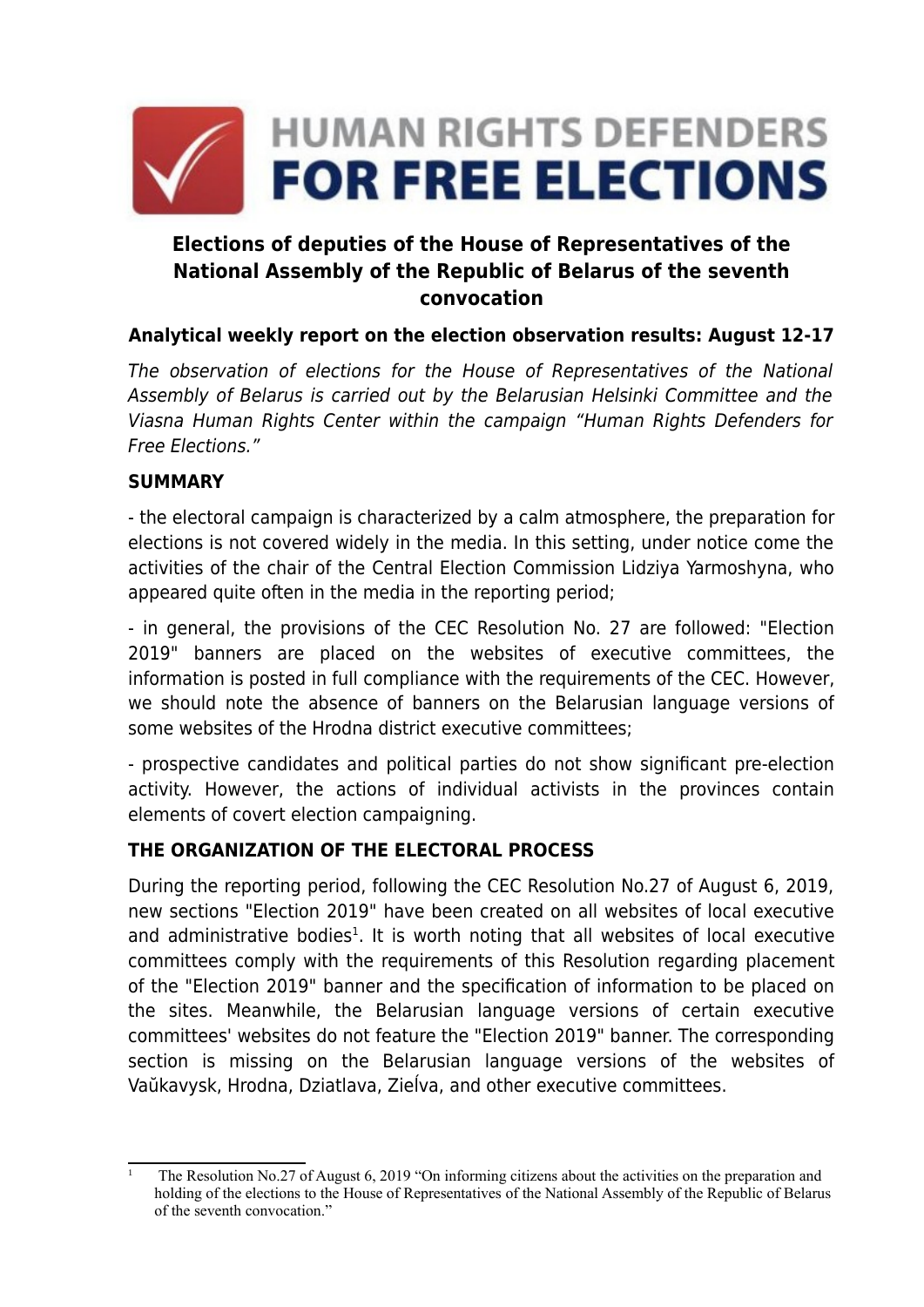#### **THE ELECTION COVERAGE IN THE MEDIA**

The state media continue to cover the campaign: information about the main events and constituencies, the nomination of representatives in the regional election commissions, etc. is regularly published. Some state-run newspapers featuring the relevant column of a local executive committee have also placed "Election 2019" banners on their websites.

During the week, the chair of the Central Election Commission spoke twice on issues related to the principles of the current election.

On August 12, Lidziya Yarmoshyna commented on the criticism of early voting. In her estimation, the early voting procedure in Belarus is convenient for voters and makes it possible to attract a maximum number thereof, so the CEC is not going to abandon the practice.

The experts of the campaign "Human Rights Defenders for Free Elections" note<sup>[2](#page-1-0)</sup> that the improvement of early voting procedure in the Belarusian electoral legislation and practice is one of the vital conditions for the democratization of the election. Thus, art. 53 of the Electoral Code provides that early voting is meant for the citizens of Belarus who, on the election day, are missing at the place of residence and, therefore, are unable to come to the polling station where they are subject to vote. Herewith, no official confirmation of the absence reasons is required. In practice, this provision of the Electoral Code is not followed and leads to the fact that during the election campaign in Belarus there are actually six key voting days. During this time, local authorities use the administrative resource and force voters to come to the polls and vote early on a massive scale. Such manipulations allow for false reporting of the number of votes. Similar facts were repeatedly recorded by observers in the last election, which causes a significant distrust of the current early voting procedure. That is why Belarusian and international OSCE observers, above all, insist on the adjustment of this procedure.

At a press conference on August 14<sup>[3](#page-1-1)</sup>, Lidziya Yarmoshyna described the sociopolitical conditions of the current election campaign as favorable and stable, noting that the hallmark of the elections in Belarus has always been their "social character." According to Lidziya Yarmoshyna, today the candidates have a great opportunity for a free election campaign (addresses in the state media, participation in TV-debates, etc.). The chair of the Central Election Commission announced an enhanced - compared to that of the previous election campaigns use of information technologies and development of an inclusive approach.

<span id="page-1-0"></span><sup>&</sup>lt;sup>2</sup> See: <https://elections2019.spring96.org/be/news/93688>.

<span id="page-1-1"></span>See BelTA: [https://www.belta.by/politics/view/izbiratelnaja-kampanija-v-belarusi-prohodit-v-politicheski](https://www.belta.by/politics/view/izbiratelnaja-kampanija-v-belarusi-prohodit-v-politicheski-stabilnyh-uslovijah-ermoshina-358330-2019/)[stabilnyh-uslovijah-ermoshina-358330-2019/](https://www.belta.by/politics/view/izbiratelnaja-kampanija-v-belarusi-prohodit-v-politicheski-stabilnyh-uslovijah-ermoshina-358330-2019/).